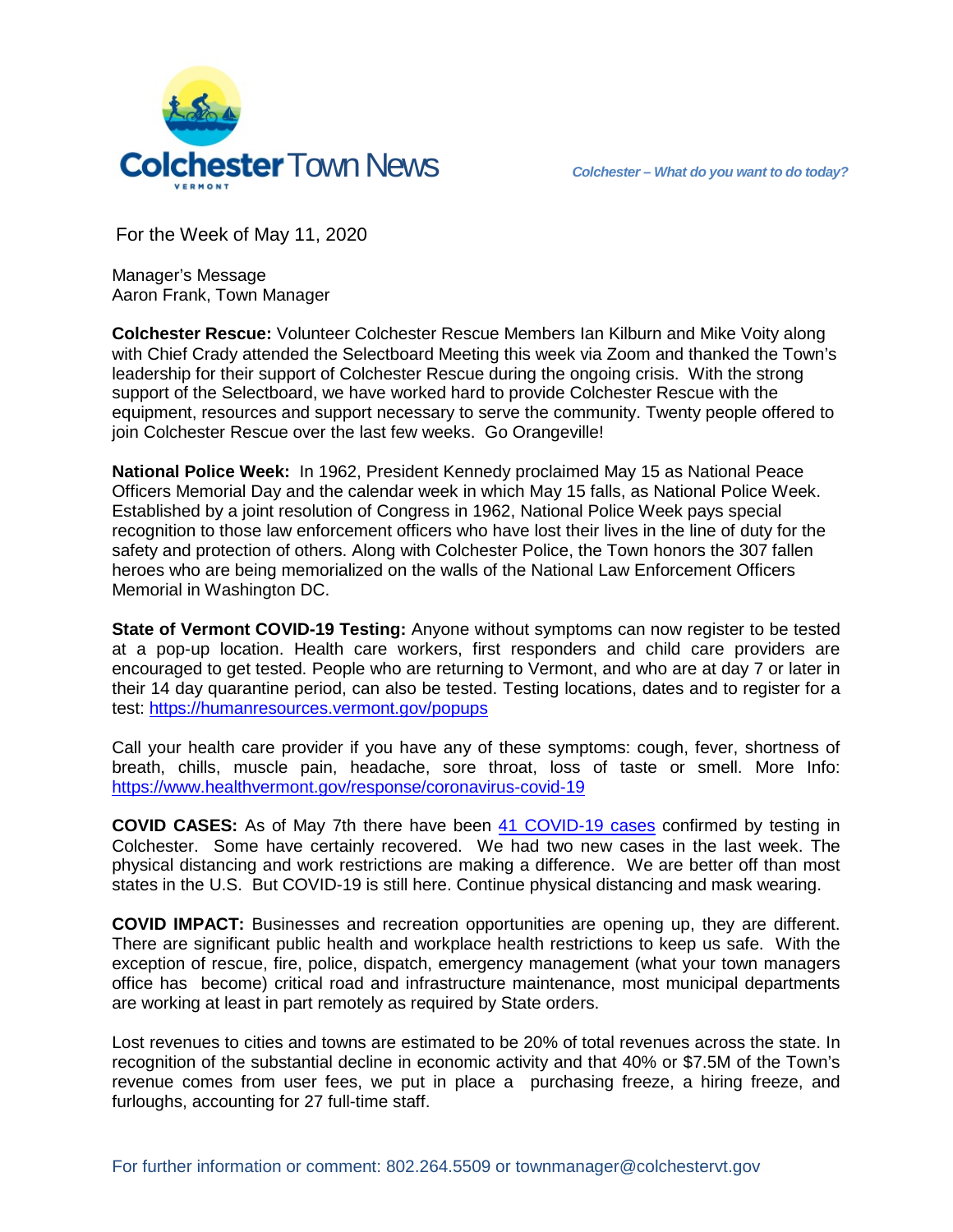



This is 25% of our total workforce BUT 50% of the workforce excluding public safety. More specifically unfilled positions are as follows:

- Parks 5
- Recreation 4
- Clerk/Treasurer 2
- Library 6
- Manager/Emergency Management 1
- Police 1
- Planning/Zoning 2
- Public Works 6

This will have a profound effect on service delivery and limit our ability to address non-urgent complaints or issues. We are reporting to the Selectboard, and will work carefully to align services with revenues.

**Public Works Update:** DPW Stormwater and Highway's 13 employees have been reduced to 8 by the furlough, a reduction of 40%, at this point, through July  $31<sup>st</sup>$ . Of 17 general areas of responsibility:

- 8 will remain unchanged: patching, gravel road maintenance, crosswalk painting, storm line repair, building repair, equipment maintenance, ditching and wastewater maintenance
- 6 will be reduced from 12-92% including sign repair, mowing, tree removal, stormwater basin repair, stormwater basin cleaning, and street sweeping
- 3 will be eliminated for this summer including repairing lawns damaged over the winter by plowing, roadside trash removal, and staff training

**Recreation Camps** are planning to operate this summer following a review of just published rules so we can determine how camps must operate.

**Colchester's Burnham Library, has an extensive digital selection and will begin curbside** [service](https://colchestervt.gov/3244/Curbside) by advance phone reservation Saturday May 16th.

For more about the Town Manager's Office, visit <http://colchestervt.gov/manager> or call 264-5509.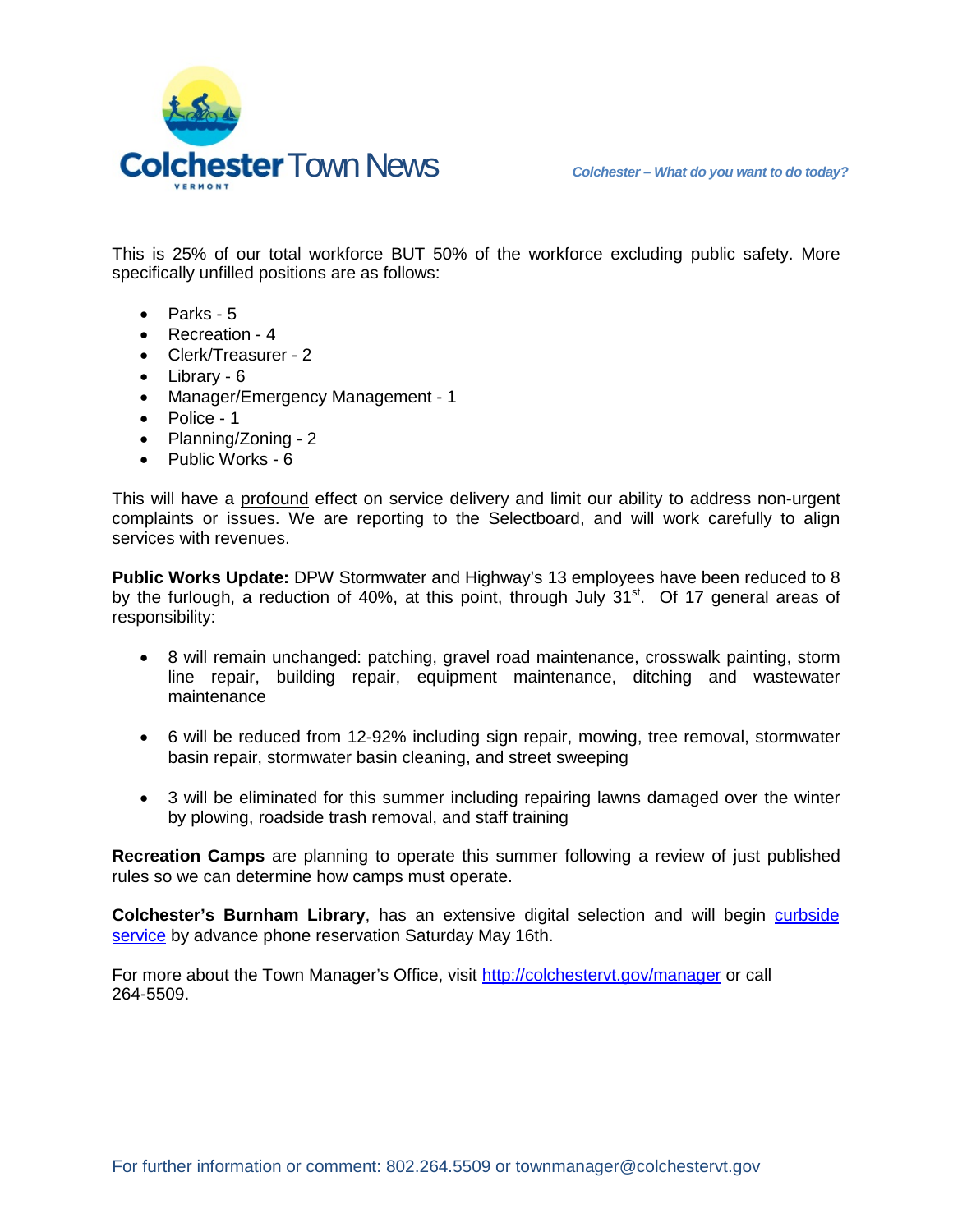

Office of the Town Clerk | Treasurer Julie Graeter

The Clerk Office staff is continuing to provide services to the best of our ability with reductions to staffing due to safety rules and budget concerns. We are available by email or phone, so please contact us with your needs a[t townclerk@colchestervt.gov](mailto:townclerk@colchestervt.gov) or 802-264-5520 or find us online.

With the extension of the income tax filing deadlines for the State of Vermont, the Homestead Declaration and Property Tax Credit also has a deadline of July 15th. For more information about filing with the VT Dept. of Taxes, including instructional slide show, go to <https://colchestervt.gov/3240/Homestead-Declarations-and-Property-Tax->.

For more about the Town Clerk's Office visit <http://colchestervt.gov/townclerk> or call 264-5520.

Assessor Robert Vickery

- While the Assessor's Office is closed to public access, we are able to answer inquiries through emails and phone calls
- Conducting our annual field review normally, but we are not conducting any interior inspections per recommendations from the Vermont Tax Department
- Reviewing all surveys, subdivisions, and permits to make sure we have made the appropriate changes to affected parcels
- Will be lodging the Grand List and mail Change of Assessment Notices at the end of May, on schedule
- Preparing to conduct appeal hearings using video conference or conference calls, as recommended by the Tax Department

For more about the Assessor's Office visi[t http://colchestervt.gov/assessor](http://colchestervt.gov/assessor) or call 264-5671.

Colchester's Burnham Memorial Library Kelly McCagg, Director

- The Library continues to adjust services considering safety rules and reduced staffing since the end of April
- [Curbside pickup](https://colchestervt.gov/3244/Curbside) is scheduled to start May 16<sup>th</sup> by advance reservation
- The Board of Trustees plan to meet via Zoom on May 21st

For more about Burnham Library events visi[t http://colchestervt.gov/library](http://colchestervt.gov/library) or (802) 264-5660.